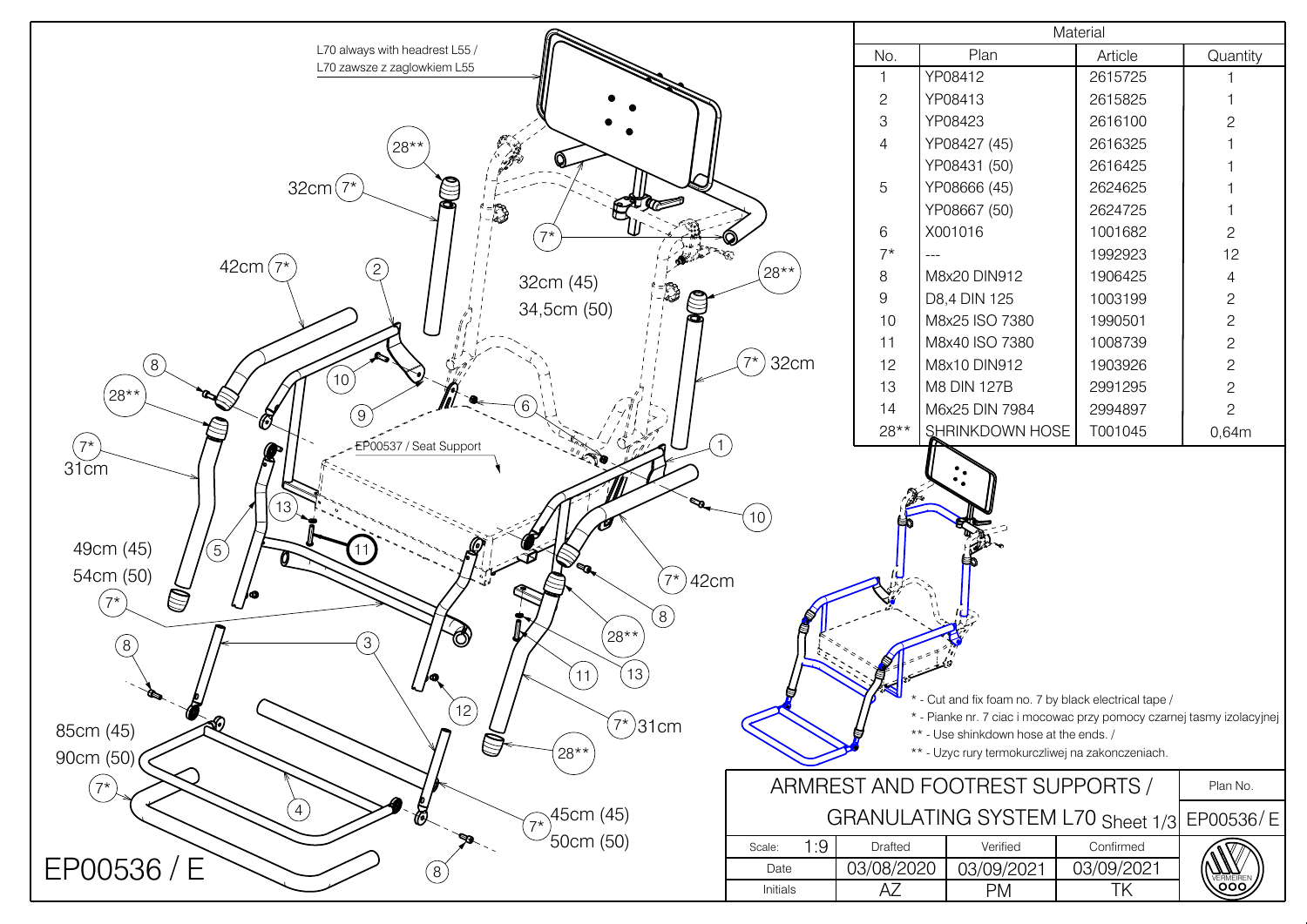|                    |                                            |                                             | Material        |              |                |
|--------------------|--------------------------------------------|---------------------------------------------|-----------------|--------------|----------------|
|                    |                                            | No.                                         | Plan            | Article      | Quantity       |
|                    |                                            | 15                                          | YP08996         | 2634354      |                |
|                    |                                            | 16                                          | Y003413         | 1463254      |                |
| (17)               |                                            | 17                                          | Y003414         | 1463354      |                |
|                    |                                            | 18                                          | Y007779         | 1607954      |                |
| 15                 |                                            | 19                                          | 1001580StarKnob | 1001580      | $\mathbf{2}$   |
|                    |                                            | 20                                          | 1003299         | 1003299      | 1,3m           |
|                    |                                            | 21                                          | M6x16 ISO 7380  | 1008459      | $\overline{A}$ |
| $\left( 22\right)$ |                                            | 22                                          | M6 DIN 125      | 1001564      |                |
|                    |                                            | 23                                          | EP00216         | <b>CLAMP</b> |                |
| Ф                  |                                            |                                             |                 |              |                |
| <b>@</b>           |                                            |                                             |                 |              |                |
| $\infty$           |                                            |                                             |                 |              |                |
| 0                  |                                            |                                             |                 |              |                |
|                    |                                            |                                             |                 |              |                |
| $\mathcal{P}$      |                                            |                                             |                 |              |                |
|                    | $^{(21)}$                                  |                                             |                 |              |                |
| [19]<br>(16)       |                                            |                                             |                 |              |                |
| $\mathcal{O}$      |                                            |                                             |                 |              |                |
|                    |                                            |                                             |                 |              |                |
|                    |                                            |                                             |                 |              |                |
|                    | (18)                                       |                                             |                 |              |                |
|                    |                                            |                                             |                 |              |                |
| [19]               |                                            |                                             |                 |              |                |
|                    |                                            |                                             |                 |              |                |
| (20)               |                                            |                                             |                 |              |                |
|                    |                                            |                                             |                 |              |                |
|                    |                                            |                                             |                 |              |                |
|                    |                                            |                                             |                 |              |                |
|                    |                                            |                                             |                 |              |                |
| (23)               |                                            |                                             |                 |              |                |
|                    |                                            |                                             |                 |              |                |
|                    |                                            | ARMREST AND FOOTREST SUPPORTS /<br>Plan No. |                 |              |                |
| Isometric view     | GRANULATING SYSTEM L70 Sheet 2/3 EP00536/E |                                             |                 |              |                |
| Scale: 1:3         |                                            |                                             |                 |              |                |
|                    | 1:9<br>Scale:                              | Drafted                                     | Verified        | Confirmed    |                |
| EP00536 / E        | Date                                       | 03/08/2020                                  | 03/09/2021      | 03/09/2021   |                |
|                    | Initials                                   | AZ                                          | PM              | TK           | OOC            |